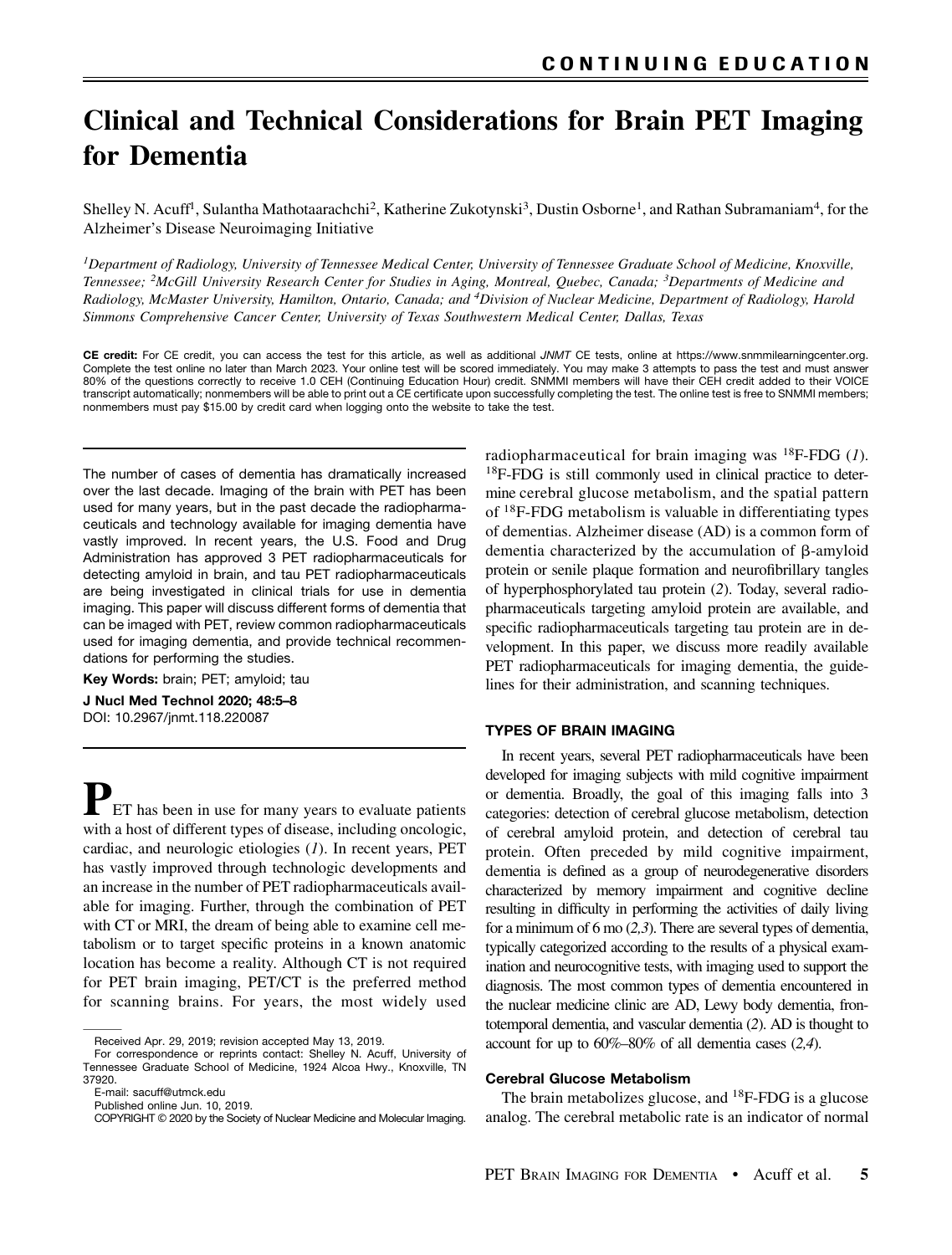versus declining brain function. In patients with cognitive impairment, detection of decreased cerebral metabolic rate can be valuable, and an 18F-FDG scan may allow members of the health-care team to follow and manage patients as they progress from mild cognitive impairment to dementia (2). 18F-FDG scanning plays an important role in all brain imaging applications and serves as a valuable marker to differentiate AD from other causes of dementia, such as frontotemporal dementia, because an 18F-FDG scan can indicate the brain regions with a decreased cerebral metabolic rate (Fig. 1) (5).

# Amyloid Protein Imaging

It has been suggested that deposition of amyloid protein in the brain ( $\beta$ -amyloid accumulation) is a slow process and may extend for decades before clinical symptoms are detected (4). Currently, investigational drugs to treat AD are focused mainly on arresting the progression of amyloid protein deposition, which is why it is so important to have a way to image  $\beta$ -amyloid accumulation over time. Over the last few decades, several radiopharmaceuticals have been developed with the ability to detect amyloid in the brain. The first was 11C-Pittsburgh compound B. The biggest limitation for this radiopharmaceuticals was the short half-life of  ${}^{11}C$  (20 min) and the need for an onsite cyclotron  $(6)$ . More recently, 3 radiopharmaceuticals that use <sup>18</sup>F as the radioactive label have been developed (half-life of 110 min) and have received Food and Drug Administration approval. The first to receive approval was 18F-florbetapir (Amyvid; Eli Lilly), the next was 18F-flutemetamol (Vizamyl; GE Healthcare), and the last was <sup>18</sup>F-florbetaben (Neuraceq; Piramal). It is important to remember, with these imaging studies, that just because radiopharmaceutical uptake may be observed in the brain does not mean the patient has AD. However, negative findings on an amyloid scan suggest a low likelihood that the cognitive impairment is caused by AD (Fig. 1) (2). With any PET radioligand, off-target uptake may be observed. Thus, the reader must be adequately trained in the interpretation of images from these specific compounds.



FIGURE 1. Normal (column 1) and abnormal (column 2) <sup>18</sup>F-FDG PET findings and normal (column 3) and abnormal (column 4) 18F-florbetapir PET findings.

## Tau Protein Imaging

The presence of neurofibrillary tangles of hyperphosphorylated tau proteins is also a hallmark of AD (4). In the healthy brain, tau proteins should bind to microtubules inside neurons to help support those cells and their functions; however, in AD, changes to the chemistry of the brain can result in tau protein aggregation rather than binding to the microtubules. Over time, these aggregates form neurofibrillary tangles that disrupt communication between neurons (7). More recent work suggests that these tau tangles may disrupt communication between the nucleus and the body of neurons in the brain, adding to possible communication disruption mechanisms and further exacerbating neurodegeneration (8). Imaging with tau PET agents has shown a correlation between the severity of dementia and tau pathology (9).

Both amyloid and tau imaging agents have corroborated well with the Braak and Braak stages of amyloid protein and tau protein deposition of AD, starting from the medial temporal regions in the early stages of the disease and moving to more widespread neocortical accumulation in the later stages (10). Currently, several tau PET radiopharmaceuticals are being studied in clinical trials, but none has been approved by the Food and Drug Administration or is being used routinely in clinical practice.

# BRAIN IMAGING GUIDELINES

#### Patient Preparation

Patient preparation before a brain PET scan for clinically suspected dementia should start with a detailed conversation with the patient and family members. Issues to be discussed include patient history, symptoms, patient or physician concerns, and instructions on how the scanning will be performed. Through this discussion, the technologist will be able to assess the brain function of the patient and have an idea of how well the patient can cooperate during imaging. This also gives family members a chance to express their concerns and raise questions. Depending on the type of imaging ordered, specific guidelines may need to be followed for patient preparation.

For an 18F-FDG brain PET/CT scan, the patient's environment before scanning is important. The patient needs to be in a quiet room with low ambient light and few stimuli for at least 30 min before radiopharmaceutical injection and throughout the 30- to 60-min uptake time. An intravenous line needs to be placed at least 10 min before the radiopharmaceutical injection, and a blood glucose test should be performed (i.e., a blood glucose level under 200 mg/dL is recommended before injection of the radiopharmaceutical). The patient must have had nothing to eat or drink for at least 4 h before the study (other than water and daily medication taken with water)  $(11)$ .

When brain PET/CT is done using amyloid radiopharmaceuticals, little patient preparation is needed. An intravenous line should be established and the patient made comfortable. Environmental stimulation is not a concern, and patients may move freely in the uptake room as desired.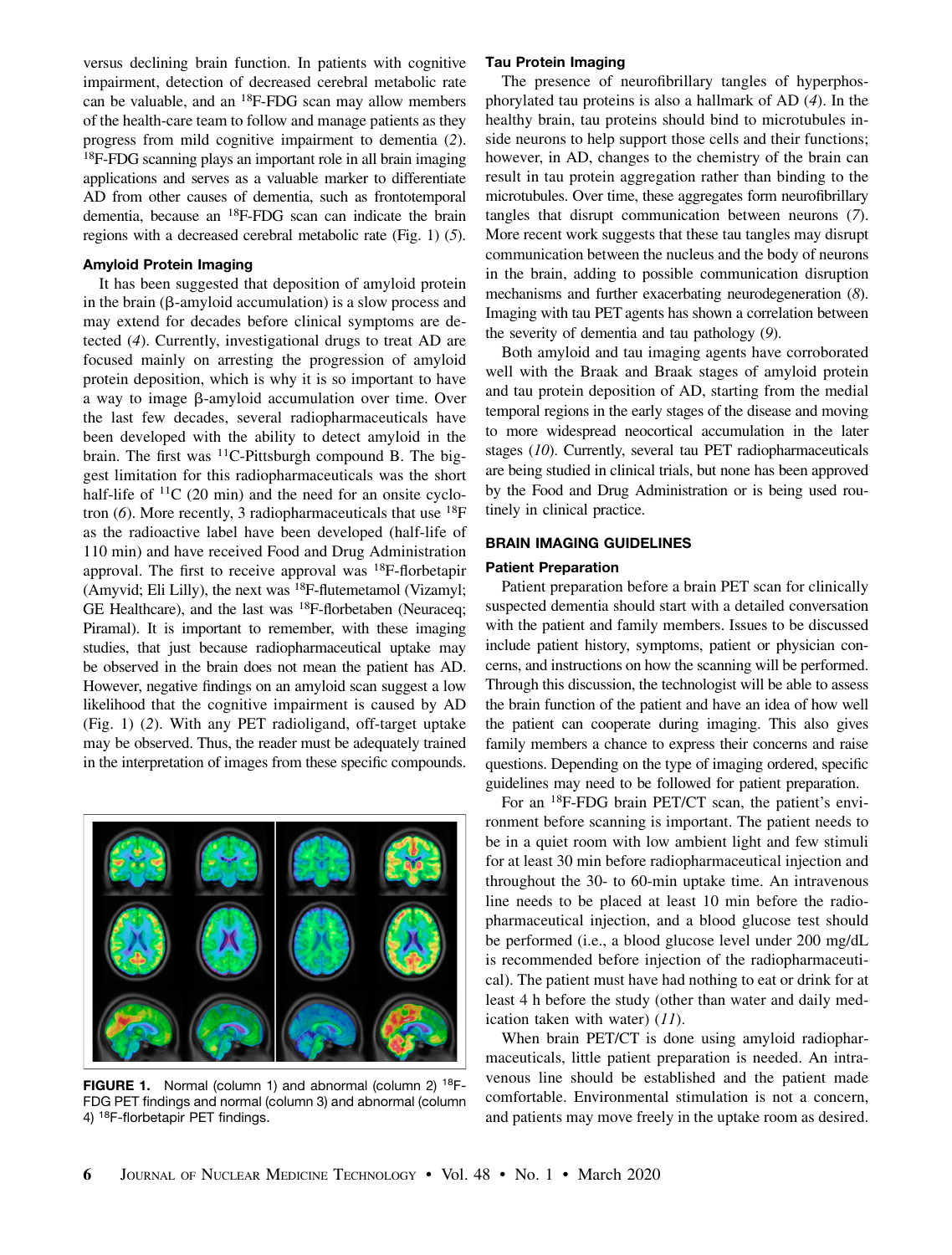They may also read or watch television. There are no food restrictions, and all daily medication may be taken.

# Injection of Radiopharmaceuticals and Uptake Time Guidelines

After an intravenous line is in place, the shortest intravenous extension line available should be used when injecting the radiopharmaceuticals. The radiopharmaceutical should not be injected if any particulate matter is present. All radiopharmaceuticals should be injected as a slow bolus (within 40 s) followed by a 10- to 20-mL saline flush of the intravenous line. Of note, unlike 18F-FDG, radiopharmaceuticals targeting amyloid do not allow for volume adjustment or flushing of the radiopharmaceutical syringe with saline. Details on the activity to administer and the uptake time are presented in Table 1. Once the injection is complete, the intravenous line can be removed.

# Patient Positioning

At the end of the uptake time, the patient is asked to void. The mental status of the patient should be kept in mind and plenty of time allowed for use of the restroom and positioning of the patient on the scanner. The PET scan should be started on time to optimize the workflow in the PET center.

Proper head positioning for brain imaging is truly important. Before patients are positioned on the table, all items should be removed from their pockets, jewelry should be removed from the neck up, and hearing aids should be removed. The appropriate radiolucent head holder should be installed, as mild rotation or movement of the head can interfere with image interpretation. The patient is positioned supine on the table with the arms cross over the chest. The vertex of the head should reach the most superior point of the head holder. A foam wedge is used under the knees for lower back support, an arm strap to help stabilize the arms, and any other accessories needed to make the patient as comfortable as possible. Taking the time to complete these steps is essential to reduce body movement during the scan.

The laser lights on the PET/CT scanner are used to carefully position the head such that there is no rotation. The canthomeatal line should be oriented in the vertical position. Once the head is in the desired position, rolled washcloths or foam wedges are used to fill any gaps between the patient's head and the head holder. A head strap is secured across the forehead and the positioning rechecked with the laser lights (Fig. 2). The whole brain and cerebellum need

> TABLE 1 Administered Activity and Uptake Time



**FIGURE 2.** Proper head positioning using radiolucent holder with stabilizing accessories.

to be positioned in the field of view. Finally, the vertical placement of the table is checked to ensure that the brain is centrally located in the field of view. The patient should be given clear, detailed instructions on what to expect and the importance of remaining as still as possible.

# Imaging

Depending on the imaging equipment available and the clinical indication, a single-field-of-view static image or a multiple sequential images of the same field of view, known as dynamic imaging, are performed. Static imaging is useful when the SUV is of interest. To calculate SUV, the technologist must document the patient's accurate weight, height, and the actual amount of radiopharmaceutical that was injected into the patient. Dynamic imaging is useful

| <b>TABLE 2</b>                             |  |  |  |  |  |  |  |
|--------------------------------------------|--|--|--|--|--|--|--|
| Scan Duration for Each Radiopharmaceutical |  |  |  |  |  |  |  |

| Tracer                                 | Activity<br>administered $\pm$ 10%<br>(MBg) | Uptake<br>time (min) |  | Tracer                                 | Static<br>image (min) | Static sequence<br>imaging<br>(frames $\times$ min) |
|----------------------------------------|---------------------------------------------|----------------------|--|----------------------------------------|-----------------------|-----------------------------------------------------|
| $18$ F-FDG                             | 370                                         | $30 - 60$            |  | $18$ F-FDG                             | 15                    | $3 \times 5$                                        |
| <sup>18</sup> F-florbetapir (Amyvid)   | 370                                         | $30 - 50$            |  | <sup>18</sup> F-florbetapir (Amyvid)   | 10                    | $2 \times 5$                                        |
| <sup>18</sup> F-flutemetamol (Vizamyl) | 185                                         | $60 - 120$           |  | <sup>18</sup> F-flutemetamol (Vizamyl) | $10 - 20$             | $2 \times 5$                                        |
| <sup>18</sup> F-florbetaben (Neuraceg) | 299.7                                       | 45-130               |  | <sup>18</sup> F-florbetaben (Neuraceg) | $15 - 20$             | $4 \times 5$                                        |